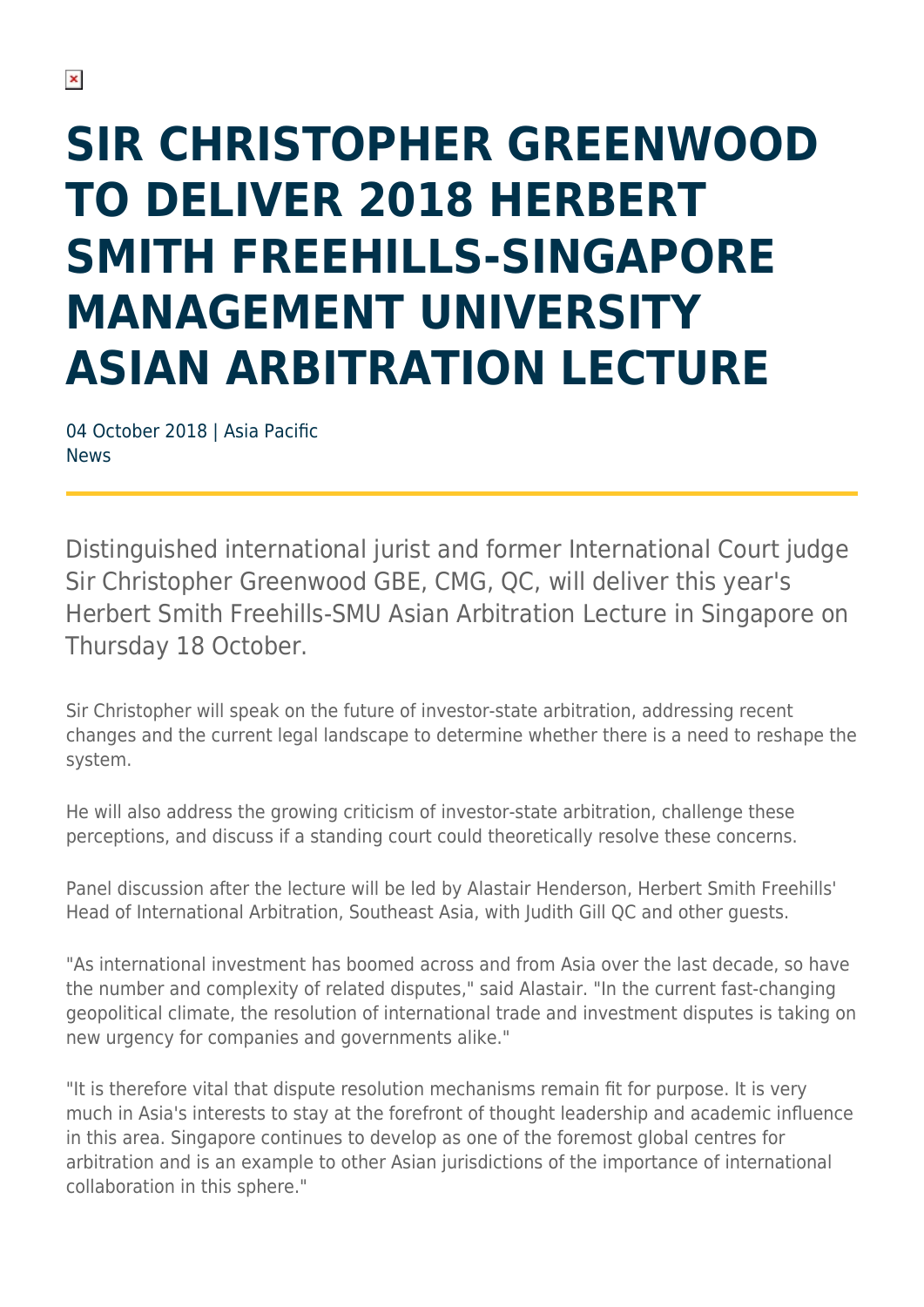This year marks the eighth Herbert Smith Freehills-SMU Asian Arbitration Lecture Series. The lecture series is funded by Herbert Smith Freehills, and promotes collaborative forms of dispute resolution and access to justice.

It also promotes Singapore as a leading centre for dispute resolution in Asia, particularly in arbitration and mediation. Each year, a distinguished arbitrator delivers the lecture, which is also published in leading global journals.

#### **Speaker information**

Sir Christopher was called to the bar in the United Kingdom in 1978 and was appointed Queen's Counsel in 1999. He taught international law at Cambridge University and London School of Economics. He was elected a Judge at the International Court of Justice, where he served from 2009 until February 2018. He is now a Member of the Iran-United States Claims Tribunal and sits as an arbitrator in a number of investor-State cases.

#### **Notes for editors**

### **Lecture details**

- 1. The lecture will take place on Thursday, 18 October 2018 from 5pm (Registration begins at 4.30pm), at the Singapore Management University Hall 1.3 on level B1 of the Singapore Management University School of Law, 55 Armenian Street, Singapore 179943. Those interested in attending should [register online](https://www.regonline.com/registration/Checkin.aspx?EventID=2534435).
- 2. Media are welcome to attend, and should RSVP by 5pm on 17 October 2018 to Peiling Huang, SMU Office of Corporate Communications & Marketing, at email: [plhuang@smu.edu.sg](mailto:plhuang@smu.edu.sg) or tel: +65 6828 0964.

### **About Herbert Smith Freehills**

Operating from 27 offices across Asia Pacific, EMEA and North America, Herbert Smith Freehills is at the heart of the new global business landscape providing premium quality, fullservice legal advice. We provide many of the world's most important organisations with access to market-leading dispute resolution, projects and transactional legal advice, combined with expertise in a number of global industry sectors, including energy, natural resources, infrastructure, technology and financial services. [www.herbertsmithfreehills.com](http://www.herbertsmithfreehills.com/)